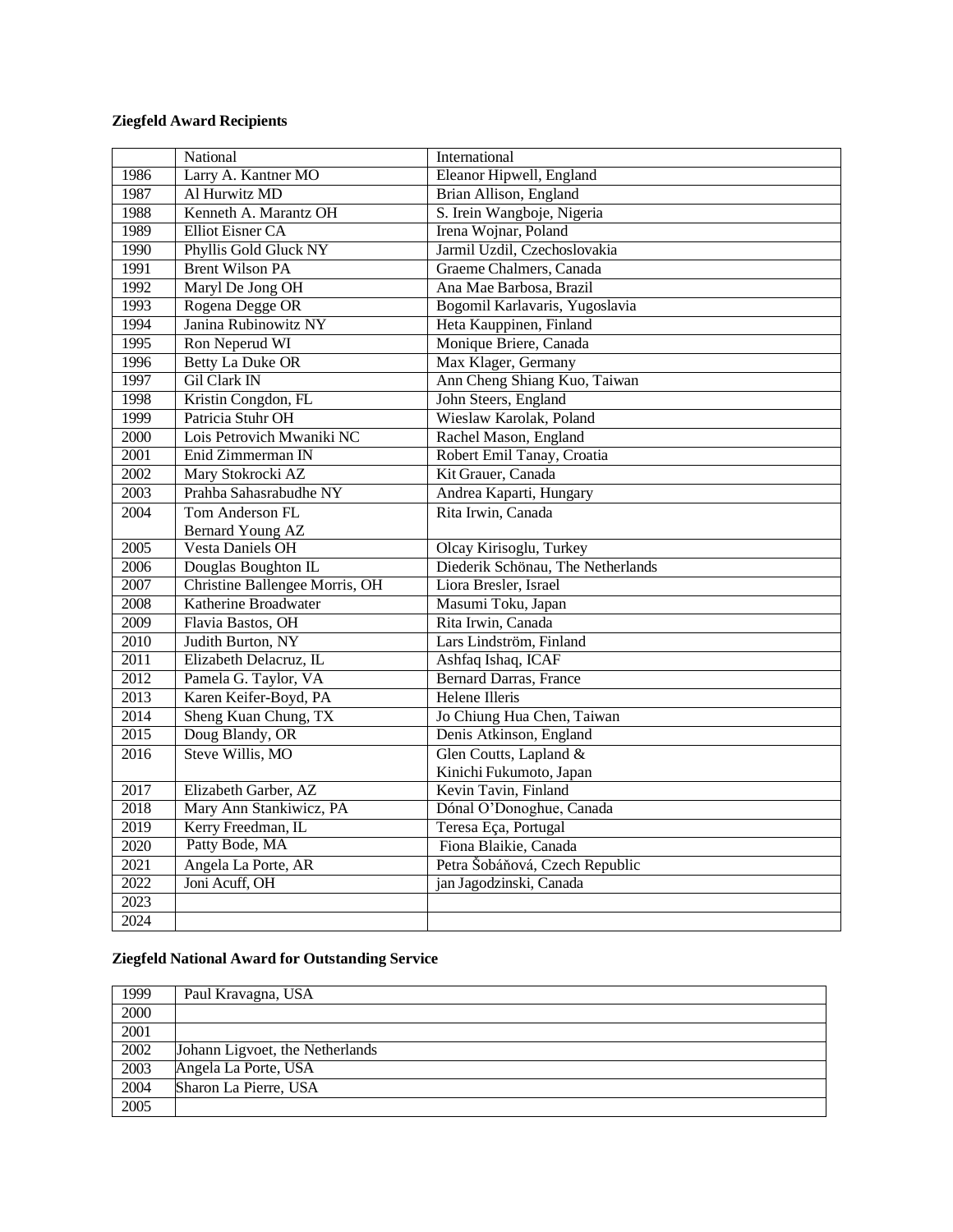| 2006 | Marjorie Cohee Manifold, IN         |
|------|-------------------------------------|
| 2007 | Jane Rhoades-Hudak, GA              |
| 2008 | Maryl Fletcher De Jong, OH          |
| 2009 | Alice Arnold, NC                    |
| 2010 | Allan Richards, KY                  |
| 2011 | Nanyoung Kim, NC & Alice Wexler, NY |
| 2012 | Dipti Desai,                        |
| 2013 | Ryan Shin, AZ                       |
| 2014 | Barbara Caldwell, IO                |
| 2015 | Patricia Bellville, IL              |
| 2016 | Vida Sabbaghi, NY                   |
| 2017 | Mara Pierce, MT                     |
| 2018 | Lori J. Santos, KS                  |
| 2019 | Jaehan Bae, WI                      |
| 2020 | Fatih Benzer, MO                    |
| 2021 | Karen Hutzel, OH                    |
| 2022 | Debrah Sickler-Voigt, TN            |
| 2023 |                                     |
| 2024 |                                     |
| 2025 |                                     |